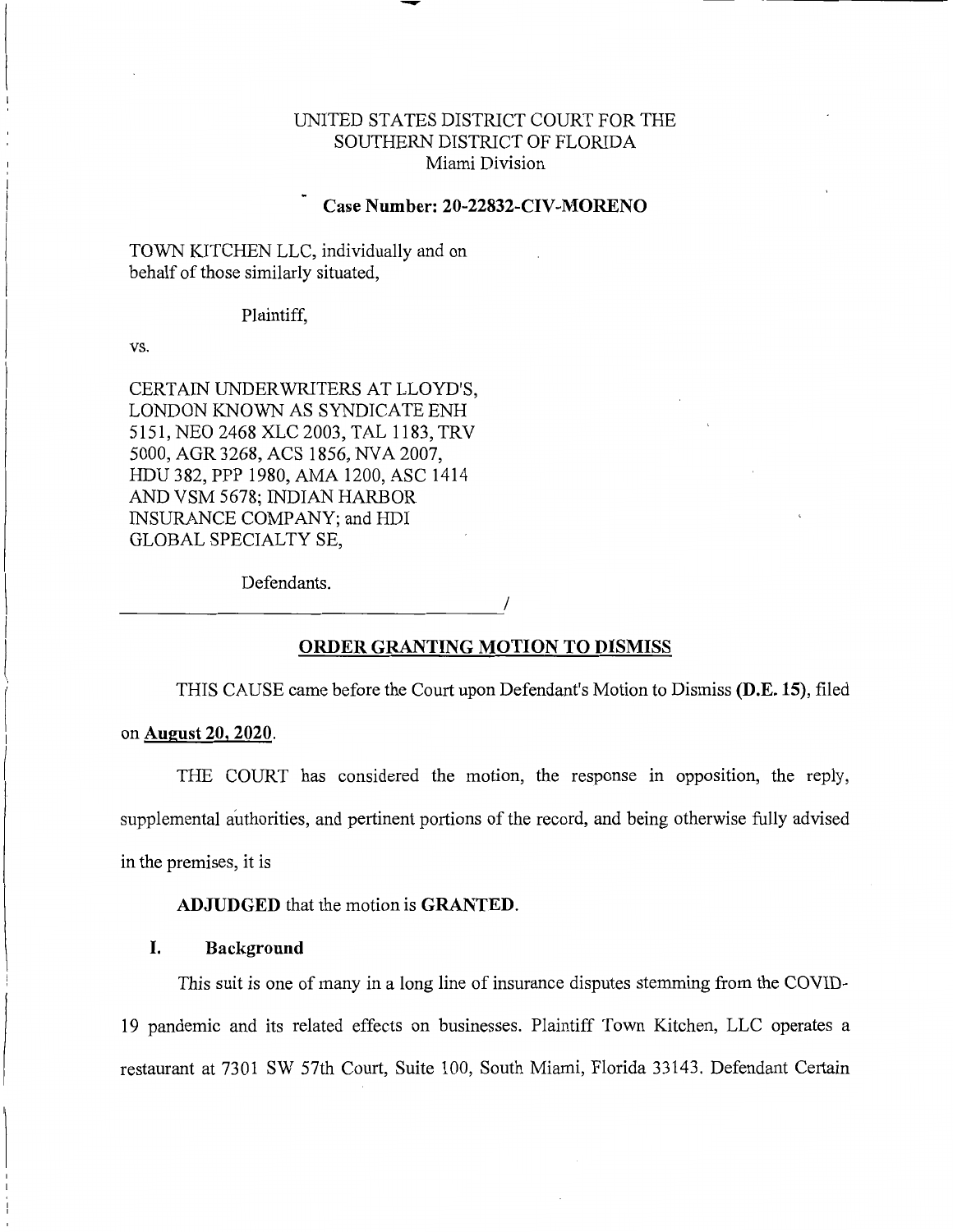Underwriters at Lloyd's, London issued all-risk commercial property insurance policy AVS011418900 to Plaintiff. Plaintiffs submitted an insurance claim, and on July 7, 2020, Defendants denied the claim. Now Plaintiff sues for breach of contract and a declaratory judgment.

The following facts are accepted as true at this stage in the litigation. As an aside, the parties do not materially contest the facts—the dispute is principally a legal one. Plaintiffs allege that the policy at issue is an "all-risk" policy, which covers loss or damage to the covered premises resulting from all risks other than those expressly excluded. The Policy includes "business interruption coverage," which "promises to indemnify the insured for lost income and certain expenses in the event of a business interruption." More specifically, each Policy includes a "Business Income (and Extra Expense) Coverage Form," which provides coverage for "Business Income" and "Extra Expense," as well as additional coverage for actions taken by a "Civil Authority."

The Policy has several sections relevant to this litigation. They are recounted here before the Court moves to legal analysis.

# **A. Coverage 1. Business Income**  \*\*\*

We will pay for the actual loss of Business Income you sustain due to the necessary "suspension" of your "operations" during the "period of restoration". The "suspension" **must be caused by direct physical loss of or damage to property at premises** which are described in the Declarations and for which a Business Income Limit Of Insurance is shown in the Declarations. The loss or damage must be caused by or result from a Covered Cause of Loss.

**D.E. 6-1 at CP 00 30 10 12 p. 1.** (emphasis added). According to the Policy, "covered cause of loss means **direct physical loss** unless the is excluded or limited in this Policy." **D.E. 6-1 at CP 10 30 09 17, p. 1.** ( emphasis added). This is the most important part of the Policy because it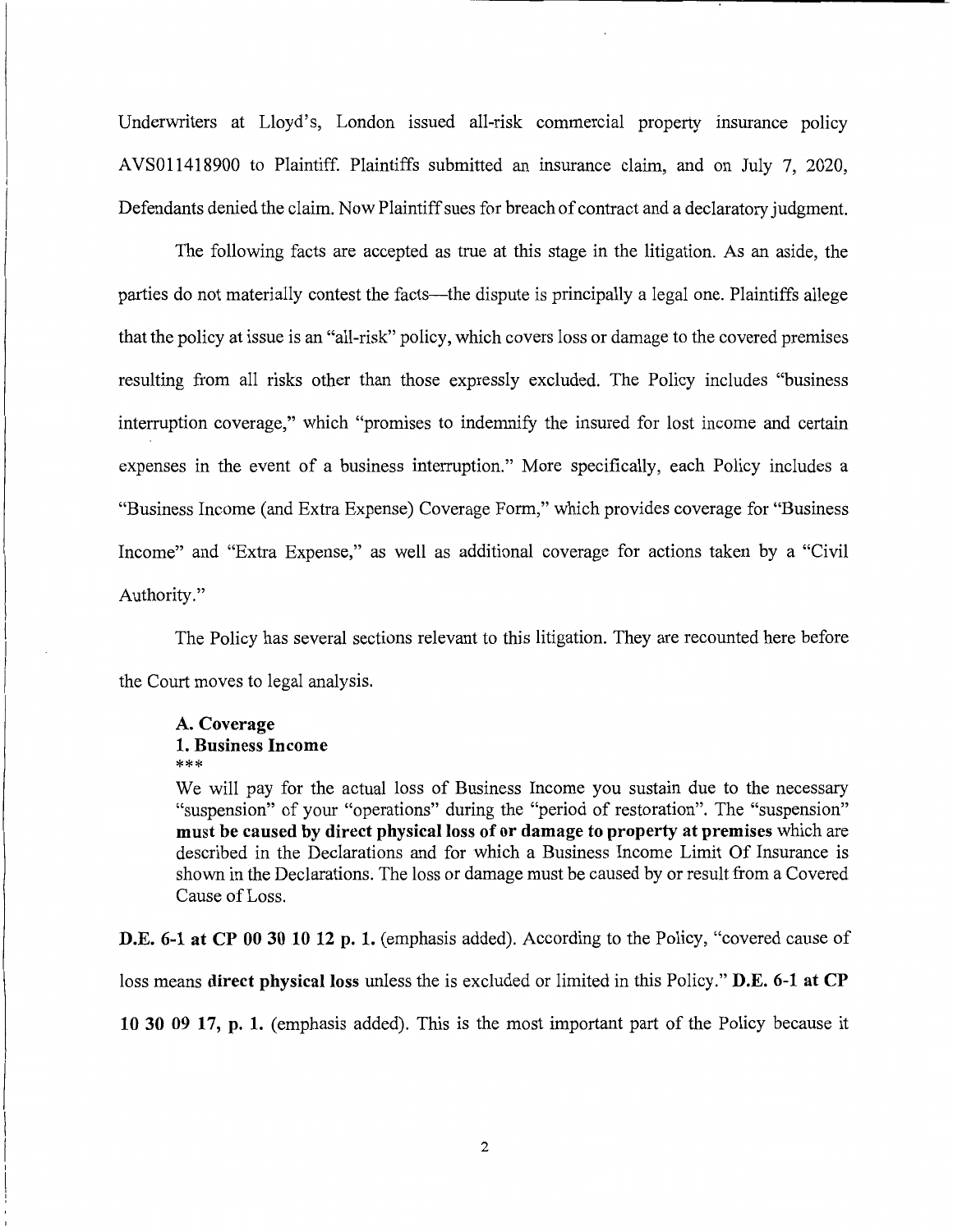describes what event would trigger the remainder of the Policy in the first instance. There is also

a coverage extension for actions by a Civil Authority.

When a **Covered Cause of Loss causes damage to property other than property at the described premises,** we will pay for the actual loss of Business Income you sustain caused by action of civil authority that prohibits access to the described premises, provided that both of the following apply:

(1) Access to the area immediately surrounding the damaged property is prohibited by civil authority as a result of the damage, and the described premises are within that area but are not more than one mile from the damaged property; and

(2) The action of civil authority is taken **in response to dangerous physical conditions**  resulting from the damage or continuation of the Covered Cause of Loss that caused the damage, or the action is taken to enable a civil authority to have unimpeded access to the damaged property.

**D.E. 6-1 at CP 10 30 09 17, p. 1-2.** (emphasis added). The key question is: What constitutes a "direct physical loss"? No matter what it is, it is a prerequisite for coverage under either the Business Income provision or the Civil Authority provision.

Therein lies the true dispute. Plaintiffs argue that the effects of COVID-19 and the various government responses are direct physical losses and/or actions taken by Civil Authorities that trigger Defendants' obligation to pay out on the Policy. Defendants on the other hand argue that no property loss or damage has even occurred, and Plaintiffs cannot plausibly state a claim for relief because Town Kitchen is left physically unchanged.

Finally, Defendants argue that even if Plaintiff could establish an affirmative right to coverage by plausibly alleging that COVID-19 was physically present at Town Kitchen, coverage is barred by the "Pollution Exclusion." The Policy contains an exclusion for loss or damage caused by or resulting from "[d]ischarge, dispersal, seepage, migration, release or escape of 'pollutants."' Pollutants is not defined in the Causes of Loss form, but is defined in the Business Income (And Extra Expense) Coverage Form as "any solid, liquid, gaseous or thermal irritant or contaminant,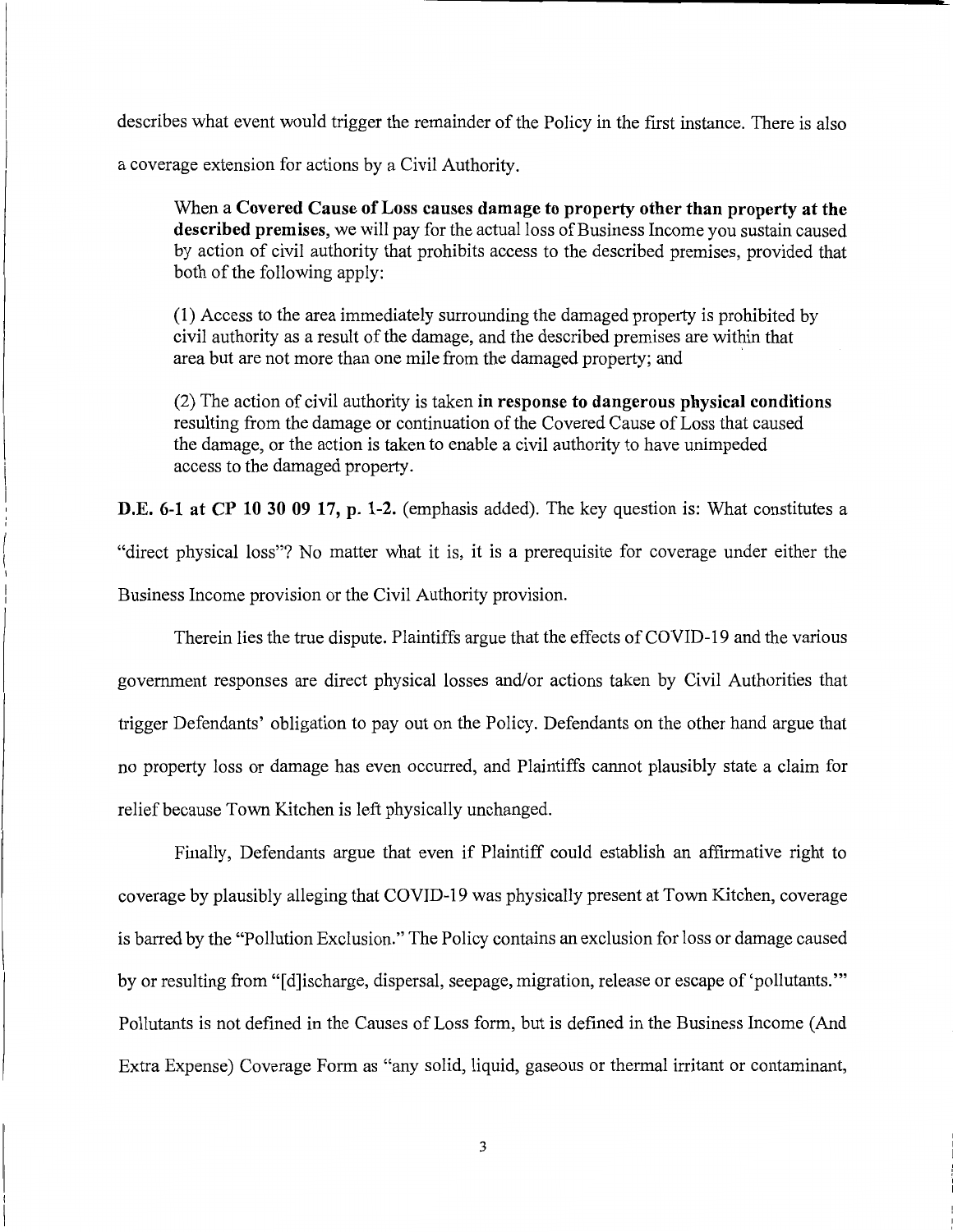including smoke, vapor, soot, fumes, acids, alkalis, chemicals and waste." **D.E. 6-1 at p. 45, CP 00 10 10 12.** 

## **II. Legal Standard**

To state a claim, Federal Rule of Civil Procedure 8(a)(2) requires only "a short and plain statement of the claim showing that the pleader is entitled to relief." While the Court must consider the allegations contained in the plaintiffs complaint as true, this rule "is inapplicable to legal conclusions." *Ashcroft v. Iqbal,* 556 U.S. 662, 678, 129 S.Ct. 1937, 173 L.Ed.2d 868 (2009). In addition, the complaint's allegations must include "more than an unadorned, the-defendantunlawfully-harmed-me accusation." *Id.* (citing *Bell Atlantic Corp. v. Twombly,* 550 U.S. 544,555, 127 S.Ct. 1955, 167 L.Ed.2d 929 (2007)). Thus, "[t]hreadbare recitals of the elements of a cause of action, supported by mere conclusory statements, do not suffice." *Id.* (citing *Twombly,* 550 U.S. at 555, 127 S.Ct. 1955).

In practice, to survive a motion to dismiss, "a complaint must contain sufficient factual matter, accepted as true, to 'state a claim of relief that is plausible on its face."' *Id.* (quoting *Twombly,* 550 U.S. at 570, 127 S.Ct. 1955). A claim has facial plausibility when the plaintiff pleads factual content that allows the court to draw the reasonable inference that the defendant is liable for the misconduct alleged. *Id.* The plausibility standard requires more than a sheer possibility that a defendant has acted unlawfully. *Id.* Where a complaint pleads facts that are merely consistent with a defendant's liability, it stops short of the line between possibility and plausibility of entitlement to relief. *Id.* Determining whether a complaint states a plausible claim for relief is a context-specific undertaking that requires the court to draw upon its judicial experience and common sense. *Id.* at 679, 129 S.Ct. 1937. A court may dismiss a case with prejudice if the allegations of a complaint, even when taken as true, afford no basis for relief or when amendment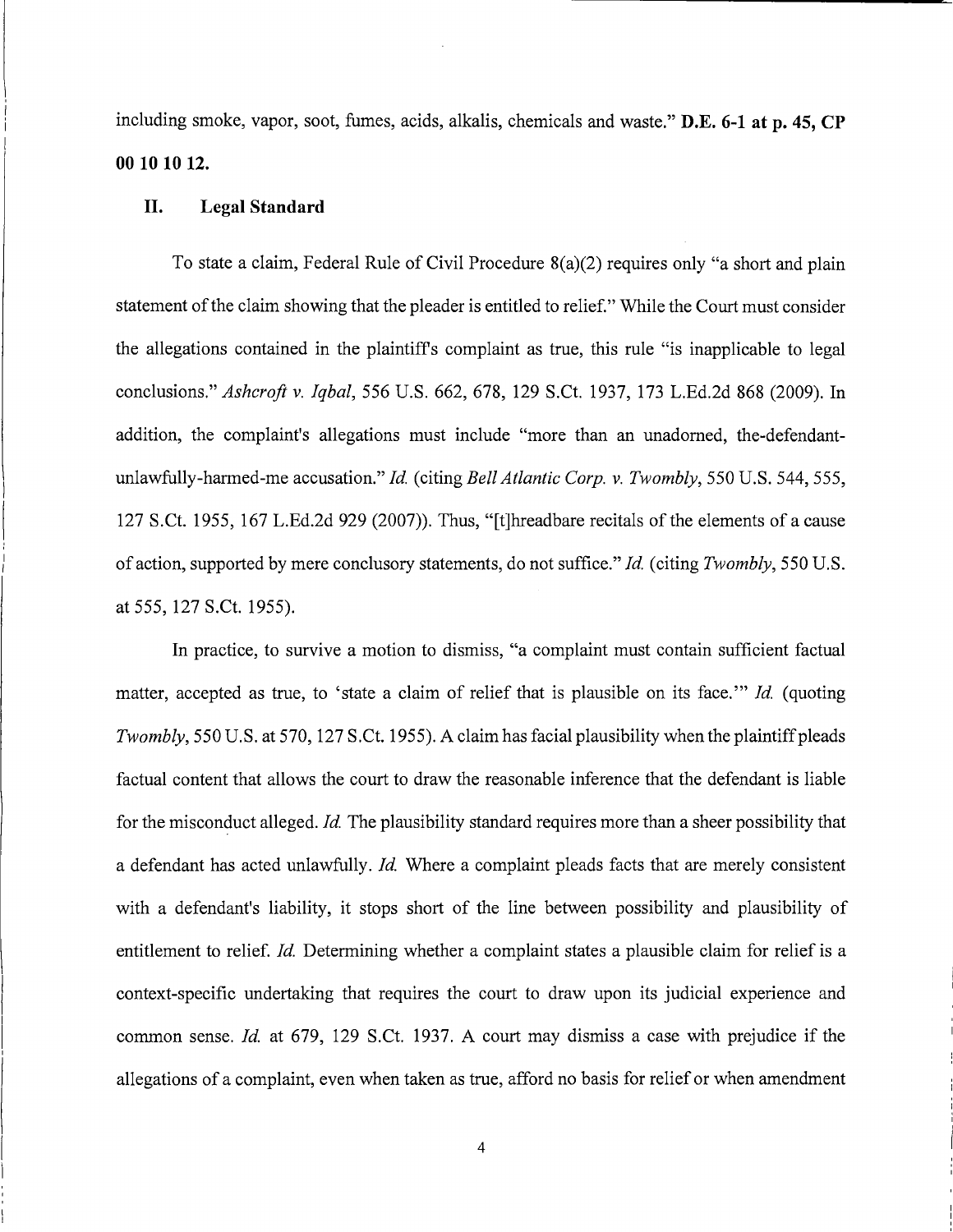would be futile. *E.g., Burger King Corp. v. Weaver,* 169F.3d1310, 1320 (11th Cir. 1999); *Chiron Recovery Ctr., LLC v. United Healthcare Servs., Inc.,* 438 F. Supp. 3d 1346, 1356 (S.D. Fla. 2020)

## **III. Analysis**

## A. Florida Contract Law Principles

Florida law governs interpretation of the policy. As such, a court's inquiry begins with the plain language of the policy. *Auto-Owners Ins. Co. v. Anderson,* 756 So. 2d 29, 34 (Fla. 2000). Insurance contracts are construed according to their plain meaning. *Garcia v. Federal Ins. Co.,*  473 F.3d 1131, 1135 (11th Cir. 2006). However, where the language is "susceptible to more than one reasonable interpretation, one providing coverage and the other limiting coverage, the insurance policy is considered 'ambiguous,' and must be 'interpreted liberally in favor of the insured and strictly against the drafter who prepared the policy."' *State Farm Fire & Cas. Co. v. Steinberg,* 393 F.3d 1226, 1230 (11th Cir. 2004) (internal citation omitted). Although the Court later holds the policy does not cover Plaintiff's claims, it is reasonable to understand the "direct" physical loss or damage to the premises" language as covering COVID-19 harms. Several state and federal courts (although none in Florida) have found that way and it would be wrong to say those decisions were wholly irrational.

"[I]nsurance coverage must be construed broadly and its exclusions narrowly." *Evanston Ins. Co. v. Budget Grp. Inc.,* 199 F. App'x. 867, 868 (11th Cir. 2006) *(citing\_Demshar v. AAACon Auto Transport, Inc.,* 337 So. 2d 963, 965 (Fla. 1976)). Similarly, policies "are to be construed most strongly against the insurer and liberally in favor of the insured." *Id.* ( citing *Hartnett v. Southern Ins. Co.,* 181 So.2d 524, 528 (Fla. 1965)). Therefore, exclusionary clauses restricting the insured's coverage are generally disfavored. *Hartford Acc. & Indem. Co. v. Beaver,* 466 F.3d 1289, 1296 (11th Cir. 2006)(citing *Northland Cas. Co. v. HEE Corp.,* 160 F. Supp. 2d 1348, 1359 (M.D.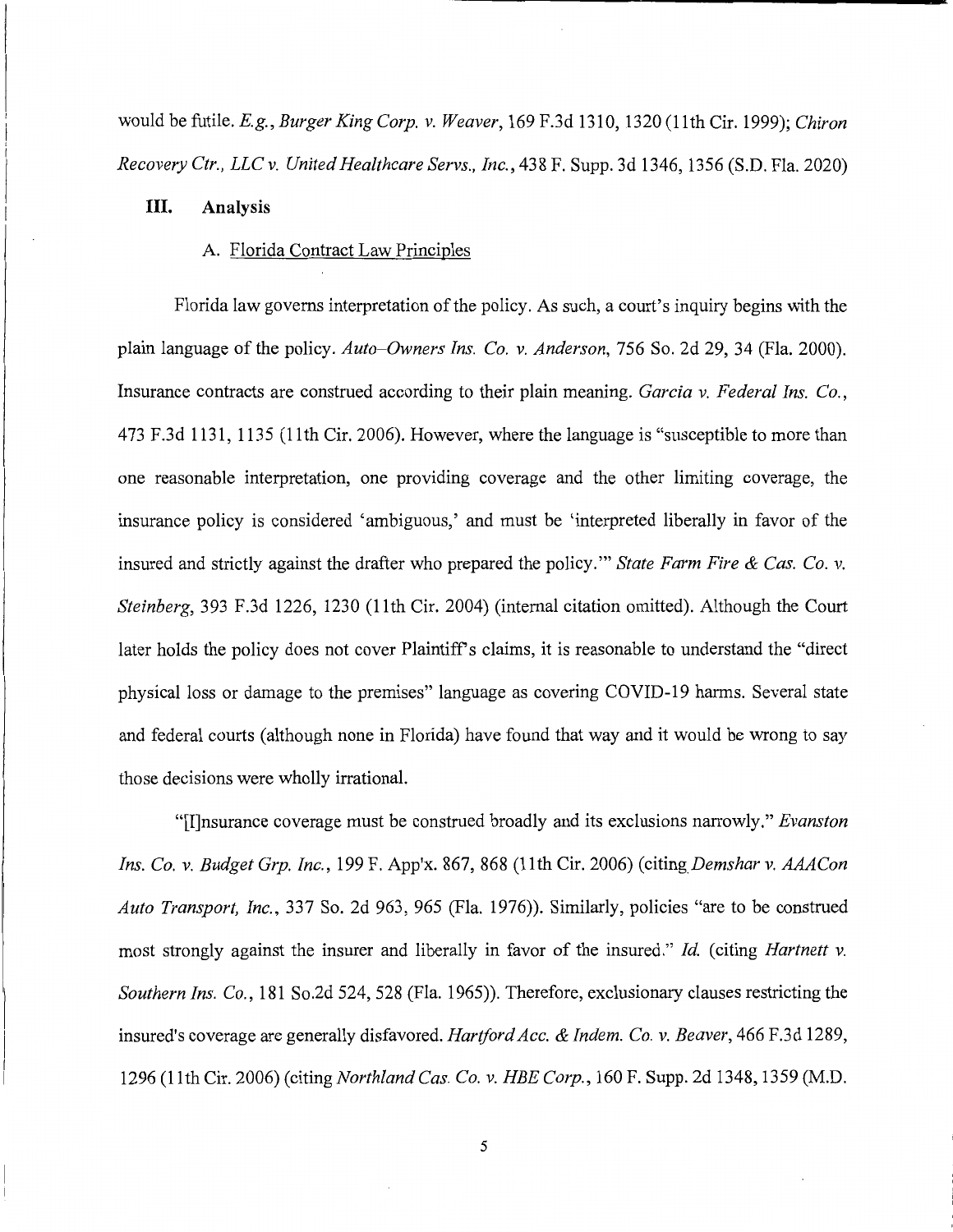Fla. 2001)). The burden falls on the insurer to prove that an exclusionary clause precludes coverage, and it must do so by "demonstrating that the allegations of the complaint are cast solely and entirely within the policy exclusion and are subject to no other reasonable interpretation." *Id.*  (citing *Northland,* 160 F. Supp. 2d at 1359); *see also US Concrete Pipe Co. v. Bould,* 437 So. 2d 1061, 1065 (Fla. 1983) ("Non-insurability is a defensive matter, with the burden resting on the insurer.").

All-risk insurance policies (like this one) cover all "fortuitous" losses, "unless the policy contains a specific provision expressly excluding the loss from coverage." *Great Lakes Reinsurance (UK) PLCv. Kan-Do, Inc.,* 639 F. App'x 599,601 (11th Cir. 2016). In order to recover under an all-risk insurance policy, the insured must first show (1) a fortuitous loss (2) that occurred during the policy period. *Id.* Once the insured meets the light burden of establishing that a loss occurred due to some fortuitous event or circumstance, the burden shifts to the insurer to show that the loss is excluded by some language set out in the policy. *Id.* "However, as the Florida Supreme Court has noted, an 'all-risk' policy is not an 'all loss' policy, and thus does not extend coverage for every conceivable loss." *Mama Jo's Inc. v. Sparta Ins. Co.,* 823 F. App'x 868, 878 (11th Cir. 2020) (citing *Sebo v. Am. Home Assurance Co.,* 208 So. 3d 694, 696-97 (Fla. 2016)).

## B. What is a "Direct Physical Loss of or Damage to"?

Many courts—both state and federal, within and outside this District—have considered this question in relation to COVID-19 litigation. The weight of the federal court rulings is against the Plaintiff. Federal courts in Florida, Texas, Georgia, California, Alabama, West Virginia, Kansas, Iowa, New York, and Illinois have found no coverage for COVID-19 losses under this insurance policy or similar ones. On the other hand, federal courts in Ohio and Virginia have found in favor of Plaintiffs, as have state courts in North Carolina, Washington, and Nevada.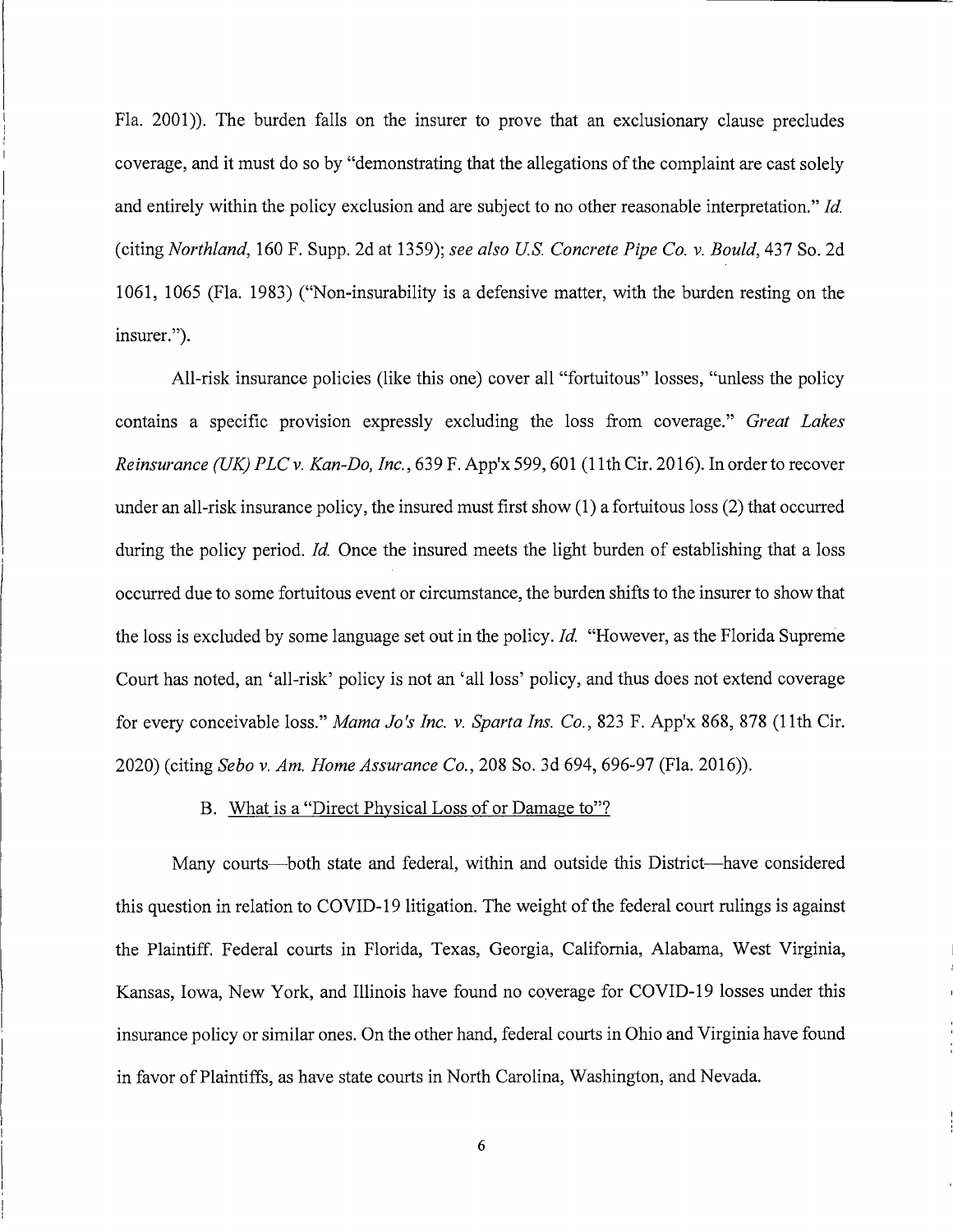Plaintiff argues the plain, dictionary definition of "direct physical loss of or damage to property" is reasonably interpreted to include "the diminution in value of something material," "harm that actually reduces value or usefulness," "actual loss of possession," or the "actual loss of something."

To arrive at this meaning, Plaintiff reasons that the use of the disjunctive "or" means that "loss of' and "damage to" must mean different things. So, first, "loss of' means losing possession ( according to Miriam-Webster) and the diminution of value according to Black's Law Dictionary. Second, "damage," according to Merriam-Webster, is loss or harm resulting from injury to person, property, or reputation. Finally, the above must be caused directly by something "physical," which Plaintiff defines to mean "having material existence."

Plaintiff proffers two theories under which it prevails. First, Plaintiff alleges its restaurant became unsuitable for its intended purpose (dine-in facility, bar, event space) due to the high risk of transmission of *physical* coronavirus inside the premises. The Court will refer to this as the "loss" of use" theory. Second, Plaintiff alleges it is statistically certain that coronavirus particles were present at its property. Their *physical* presence on tables, countertops, etc., directly and physically damaged Plaintiff's property. The Court will refer to this as the "physical contamination theory."

1. Loss of Use Theory

As the vast majority of federal courts around the country and all courts within this district have held, Plaintiff fails to state a claim under this loss of use theory. Put simply, courts reject this theory because it is an attempt to recover for **economic losses that happen to be caused by something physical** (e.g., the coronavirus particles), rather than a "direct physical loss." Judge Ungaro pointed to a similar, albeit non-COVID, insurance dispute decided by Chief Judge Moore when she rejected a restaurant's suit against its insurance company for denying a COVID claim.

7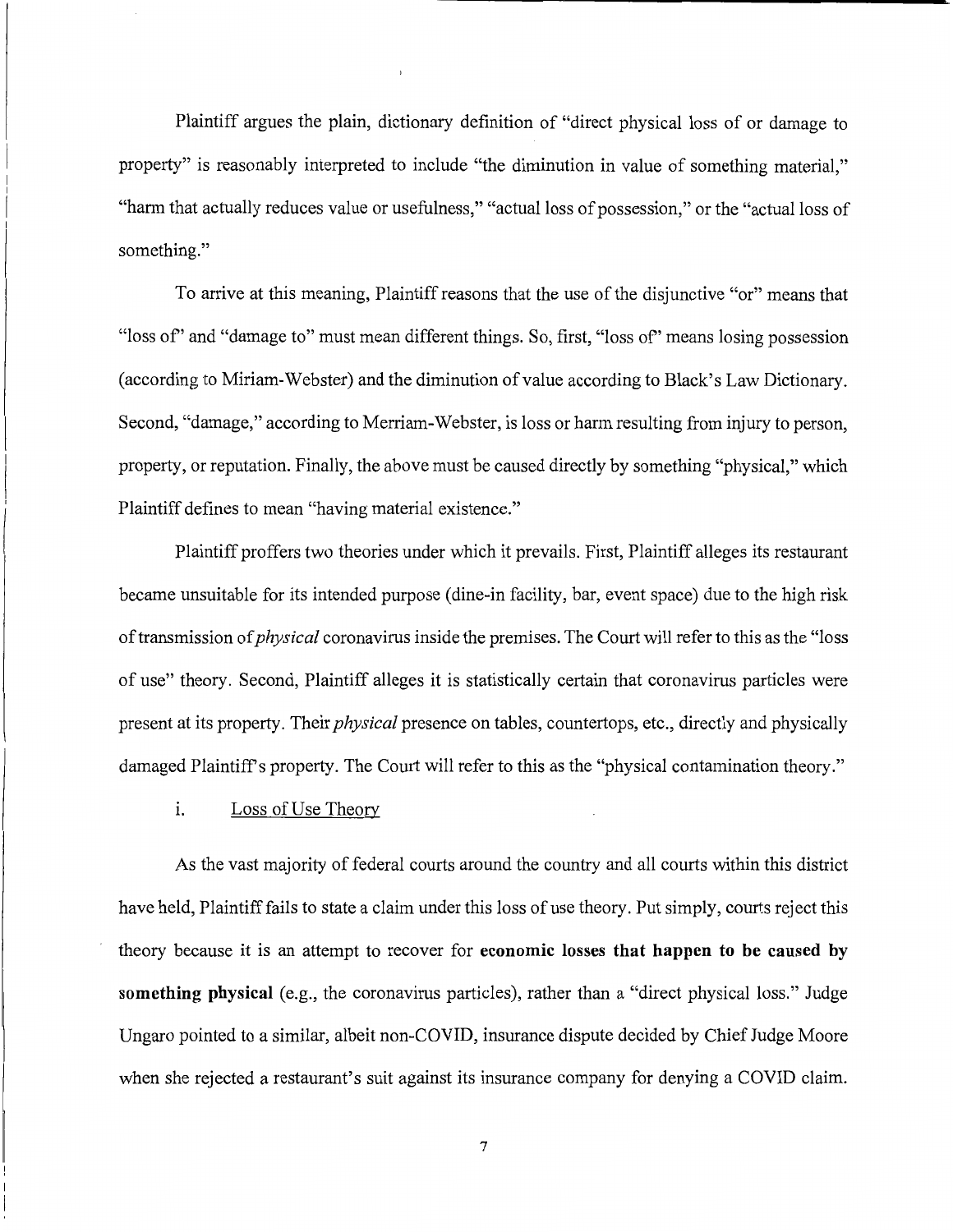*El Novillo Rest. v. Certain Underwriters at Lloyd's, London,* No. 1:20-CV-21525-UU, 2020 WL 7251362 (S.D. Fla. Dec. 7, 2020). Judge Ungaro agreed with Chief Judge Moore that the term "direct physical loss contemplates an *actual change* in insured property then in a satisfactory state, occasioned by accident or other fortuitous event directly upon the property causing it to become unsatisfactory for future use or requiring that repairs be made to make it so." *Id.* at \*5 (emphasis in original). Judge Moore went on to explain that

The requirement that the loss be 'physical,' given the ordinary definition of that term, is widely held to exclude alleged losses that are intangible or incorporeal and, thereby, to preclude any claim against the property insurer when the insured merely suffers a detrimental economic impact unaccompanied by a distinct, demonstrable, physical alteration of the property.

*Mama Jo's, Inc. v. Sparta Ins. Co.,* No. 17-CV-23362-KMM, 2018 WL 3412974 (S.D. Fla. June 11, 2018), *ajf'd.\_* 823 F. App'x 868 (11th Cir. 2020). In its affirmance of Chief Judge Moore's ruling, the Eleventh Circuit noted that even if the plaintiff had shown harm to their bottom line, they did not show that they suffered a direct physical loss or damage to their property. *Mama Jo's Inc. v. Sparta Ins. Co.*, 823 F. App'x 868 (11th Cir. 2020). Clearly, the economic losses caused by periods of reduced or no operations are intangible losses that do not result in a changed physical structure. Under their loss of use theory, Town Kitchen is attempting to shoehorn their losses stemming from the inability to use their restaurant at full capacity into something covered by their insurance policy merely because they are caused by a physical virus-but coronavirus particles damage lungs, they do not damage buildings.

In my opinion, the key difference between the Plaintiff's loss of use theory and something clearly covered—like a hurricane—is that the property did not change. The world around it did. And for the property to be useable again, no repair or change can be made to the property—the world must change. Even if a cleaning crew Lysol-ed every inch of the restaurant, it could still not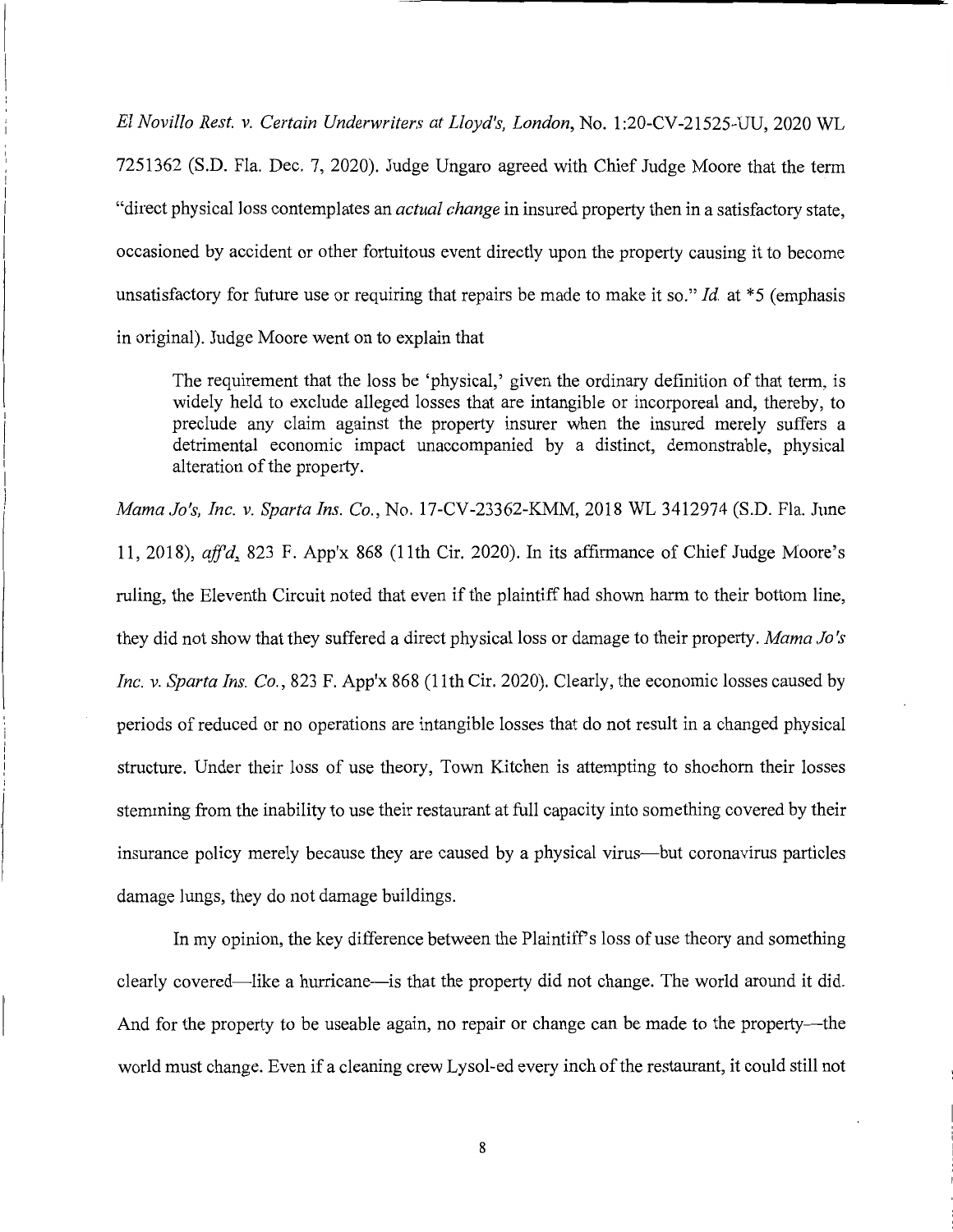host indoor dining at full capacity. Put simply, Plaintiff seeks to recover from economic losses caused by something physical—not physical losses. These facts are more akin to a zoning change, loss of liquor license, or Miami Hurricanes championship parade blocking Red Road—intangible business operations are affected, but the physical structure remains the same (again, under the loss of use theory).

Other courts agree. "A growing number of state and federal courts in Florida and around the country have considered the issue and have almost uniformly held that economic losses resulting from ... COVID-19 are not covered under 'all risk' policy language identical to that in this case because such losses were not caused by direct physical loss of or damage to the insured property." *Emerald Coast Restaurants, Inc. v. Aspen Specialty Ins. Co.,* No. 20-cv-5898, 2020 WL 7889061, at \*2 (N.D. Fla. Dec. 18, 2020); *see .e.g., Carrot Love, LLC v. Aspen Specialty Ins. Co.,*  No. 20-23586-CIV, 2021 WL 124416 (S.D. Fla. Jan. 13, 2021) (Scola, J.); *see also MENA Catering, Inc. v. Scottsdale Ins. Co.,* No. 20-cv-23661, 2021 WL 86777, at \*7 (S.D. Fla. Jan. 11, 2021) (Bloom, J.) ("There is no 'direct physical loss' where the alleged harm consists of the mere presence of the virus on the physical structure of the premises.") (discussing  $\sum_{n=1}^{\infty} M a_n a_j$  Jo's, Inc. v. *Sparta Ins. Co.,* 823 F. App'x 868, 879 (11th Cir. 2020)); *see also Sun Cuisine, LLC v. Certain Underwriters at Lloyd's London,* No. 20-cv-21827, 2020 WL 7699672, at \*4 (S.D. Fla. Dec. 28, 2020) (Gayles, J.) ("Plaintiffs allegations provide the Court no reason to deviate from the prevailing consensus in this Circuit and others regarding business interruption claims arising from the COVID-19 pandemic" that such claims "do not plausibly show direct physical loss or damage" to property); *see also El Novillo Restaurant v. Certain Underwriters at Lloyd's London,* 20-cv-21525, 2020 WL 7251362, at \*6 (S.D. Fla. Dec. 7, 2020) (Ungaro, J.) (collecting cases and noting "federal district courts through the country have dismissed substantially similar COVID-19 related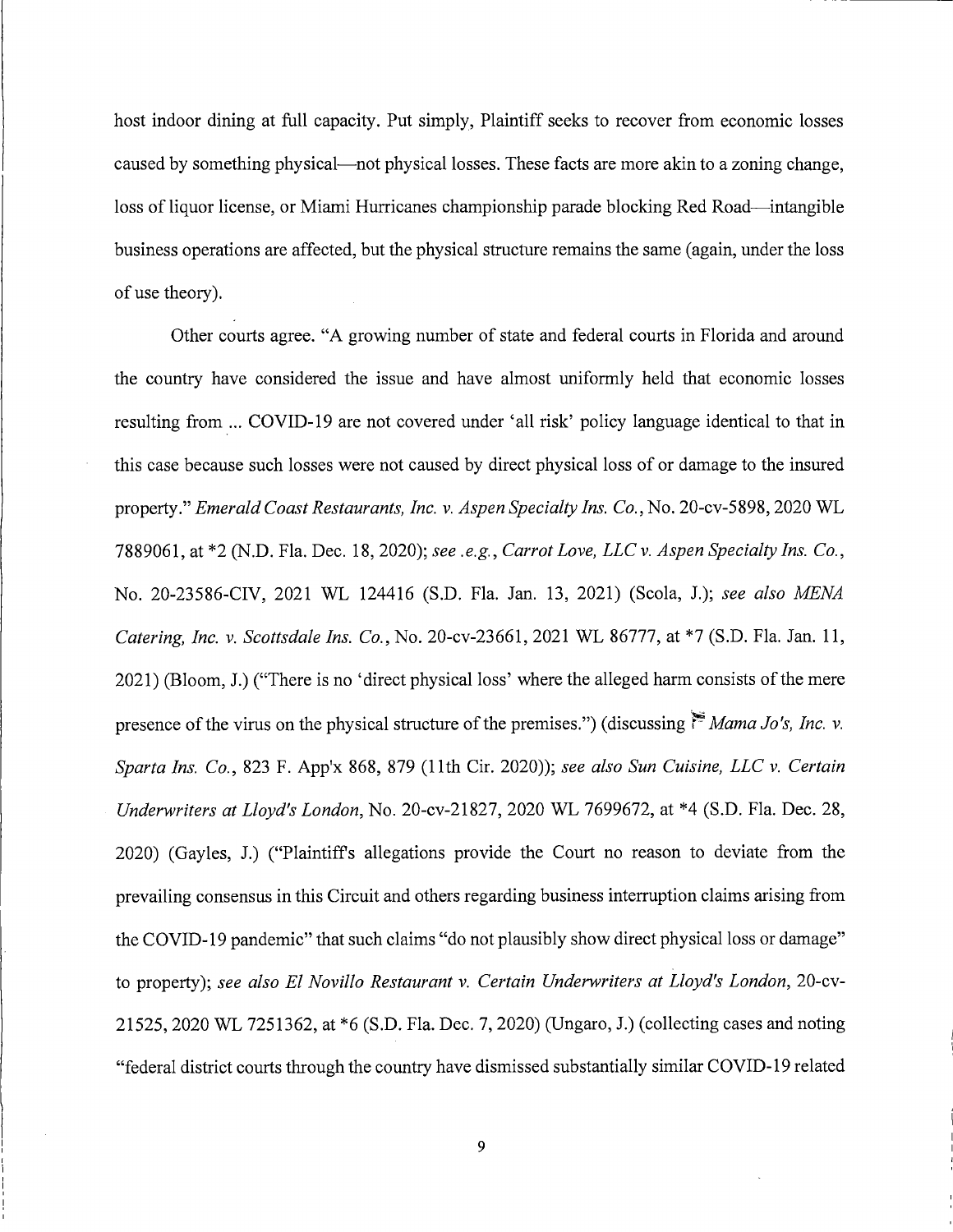lawsuits for failing to state a claim for business income coverage" where the policy required proof of "direct physical loss of or damages to property."); *see also Raymond H Nahmad DDS PA v. Hartford Cas. Ins. Co.,* No. 20-cv-22833, 2020 WL 6392841 (S.D. Fla. Nov. 2, 2020) (Bloom, J.) (same); *see also Malaube, LLC. v. Greenwich Ins. Co.,* 20-22615-Civ, 2020 WL 5051581 (S.D. Fla. Aug. 26, 2020) (Torres, Mag. J.) (same).

Although the Plaintiff cites to a few federal and state court victories by insureds in similar cases, those cases come from outside of this jurisdiction and not nearly numerous enough as to outweigh the cases Defendant cites from over fifteen federal courts across the country. For example, most recently, Plaintiff cites Judge Edmond Chang's opinion in a COVID-19 business insurance MDL.<sup>1</sup> Judge Change endorsed the loss of use theory because "Plaintiffs cannot use (or cannot fully use) the physical space." *Id.* at \*9. The Court went on to reason that the loss is "physical" because "[i]f the restaurant could expand its *physical* space, then the restaurant could serve more guests and the loss would be mitigated (at least in part)." *Id.* Judge Chang's opinion does not address any Eleventh Circuit authorities, and this Court respectfully disagrees that such loss would be considered "physical" under the Florida and Eleventh Circuit law. Accordingly, the Court finds the Plaintiff has **failed to adequately state a claim** for breach of contract or declaratory judgment under its loss of use theory because it does not make a prima facie case of coverage under the Policy.

## ii. Physical Contamination Theory

<sup>1</sup>*IN RE: SOCIETY INSURANCE* CO. *COVID-19 BUSINESS INTERRUPTION PROTECTION INSURANCE LITIGATION This Document Relates to the Following Cases: VALLEY LODGE CORP., Plaintiff, v. SOCIETY INSURANCE, a Mut. Co., Defendant. RISING DOUGH, INC. (dlb/a MADISON SOURDOUGH), et al. individually & on behalf of all others similarly situated, Plaintiffs,* No. 20 C 02005, 2021 WL 679109 (N.D. Ill. Feb. 22, 2021)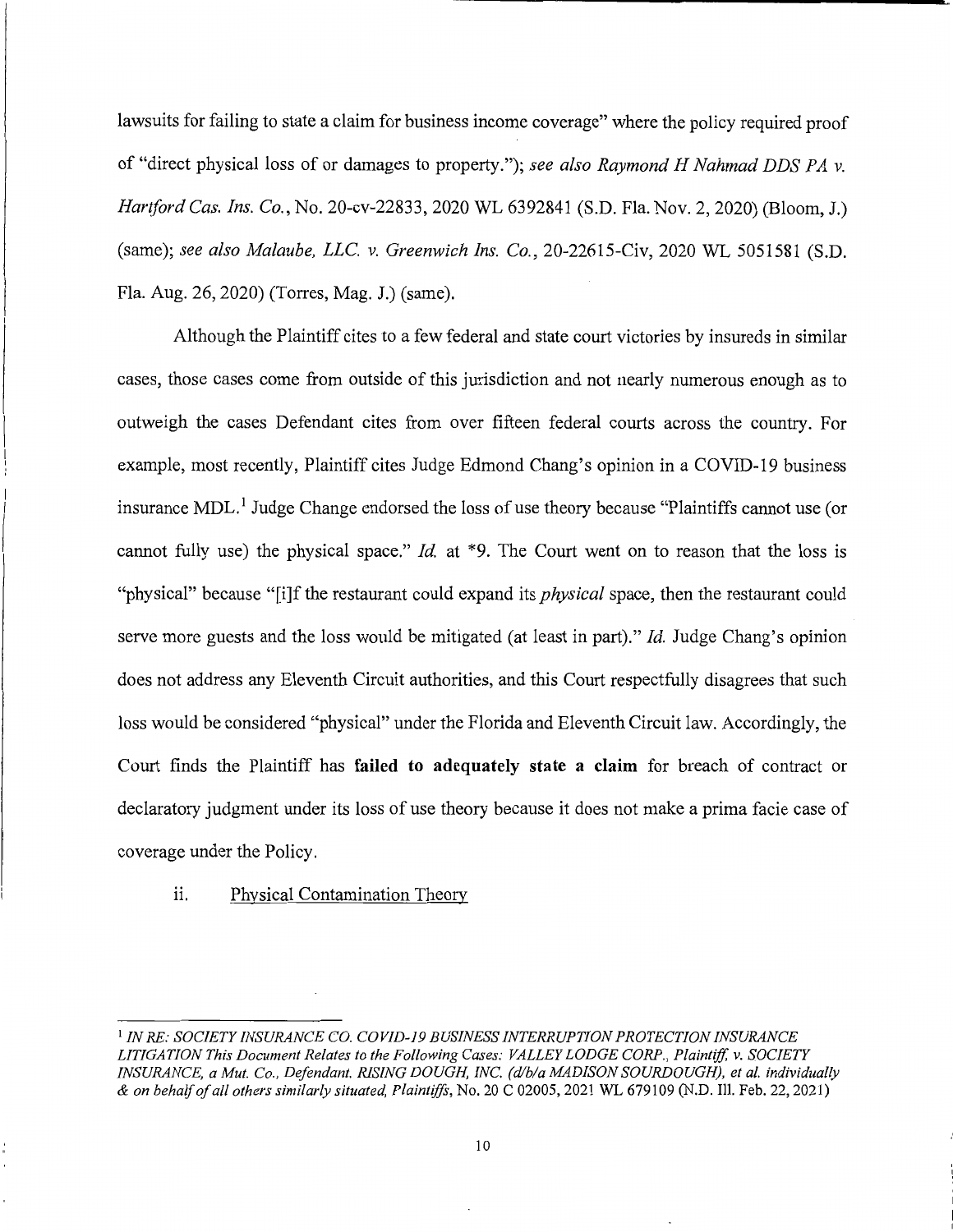Unlike some other plaintiffs, Town Kitchen alleges not just that COVID-19 caused it to lose business, but that the virus was actually, physically present inside its premises.<sup>2</sup> The complaint acknowledges that Plaintiff cannot be certain that the virus was present at the restaurant because there is no test that can detect the virus on surfaces. However, it alleges, the virus was so prevalent in the community it is a virtual certainty that the virus was on the premises at some point.<sup>3</sup>

Various courts have addressed this theory before. One federal judge in Missouri has twice held that an allegation that the virus was at the insured's premises was sufficient to state a claim for breach of contract under a substantially similar insurance policy. *Blue Springs Dental Care, LLC et al. v. Owners Ins. Co.,* No. 20-CV-00383-SRB, 2020 WL 5637963 (W.D. Mo. Sept. 21, 2020); *Studio 417, Inc. v. The Cincinnati Ins. Co.,* No. 20-cv-03127, 2020 WL 4692385 (W.D. Mo. Aug. 12, 2020). Other federal courts have ruled the opposite way. One Judge wrote that "coronavirus does not physically alter the appearance, shape, color, structure, or other material dimension of the property," and thus dismissed the complaint. *Sandy Point Dental, PC v. Cincinnati Ins. Co.,* No. 20 CV 2160, 2020 WL 5630465 (N.D. Ill. Sept. 21, 2020), *reconsideration denied,* No. 20 CV 2160, 2021 WL 83758 (N.D. Ill. Jan. to, 2021). Another Judge memorably held that "coronavirus damages lungs. It does not damage printing presses." *Social Life Magazine, Inc. v. Sentinel Ins. Co., Ltd.,* 1:20-cv-03311-VEC (S.D.N.Y. 2020). A Northern District of Georgia Judge held, the presence of COVID-19 particles on the Plaintiffs property, without more, does not constitute a '"direct physical loss or damage to' the property. Routine cleaning performed

I I'

<sup>2</sup>*Malaube, LLC v. Greenwich Ins. Co.,* No. 20-22615-CIV, 2020 WL 5051581 (S.D. Fla. Aug. 26, 2020) (specifically noting Plaintiff made no such allegation)

 $3$  For the moment, I am putting aside the issue of whether Plaintiff's "virtual certainty" argument even meets the 12(b)(6) standard. See Case No. l:20-cv-02181-WMR.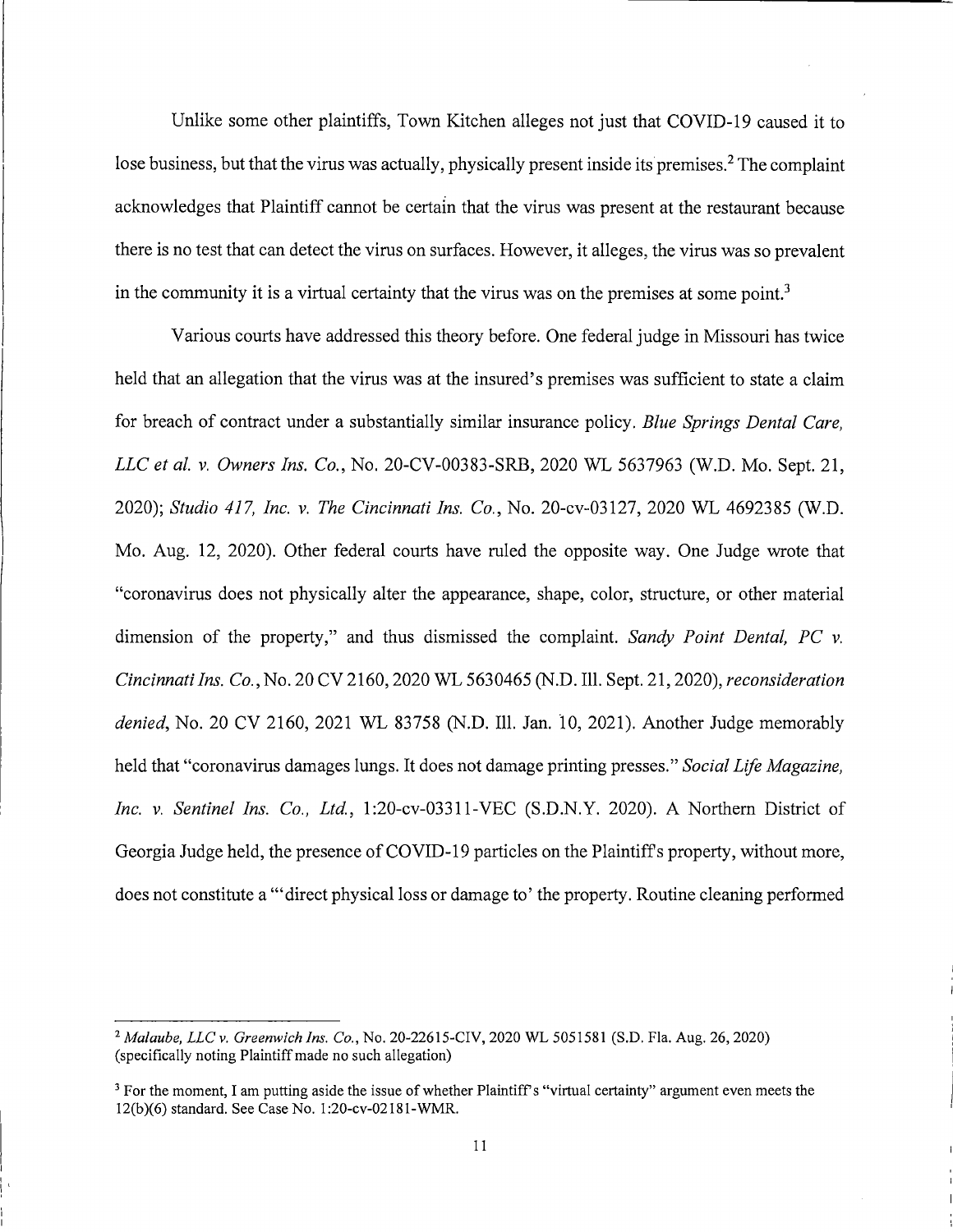with greater frequency and care eliminates the virus on surfaces." *K D Unlimited Inc. v. Owners Ins. Co.,* No. 1:20-CV-2163-TWT, 2021 WL 81660 (N.D. Ga. Jan. 5, 2021).

Ultimately, the Eleventh Circuit's holding in *Mama Jo's Inc. v. Sparta Insurance Co.,* 823 F. App'x 868 (11th Cir. 2020) will control here. This case was cited above for the holding that economic losses are not direct physical losses, but the Eleventh Circuit also held in that case that debris from a nearby construction cite which had interfered with restaurant operations was not a direct physical loss because "under Florida law, an item or structure that merely needs to be cleaned has not suffered a 'loss' which is both "direct" and "physical." *Mama Jo's Inc. v. Sparta Ins. Co.,* 823 F. App'x 868 (11th Cir. 2020).

The Plaintiff tries to distinguish *Mama Jo's* in several ways. First, and most obviously, it argues that the coronavirus is not construction dust. Second, it argues that the case was decided at the summary judgment stage and the principle holding was about the lack of evidence, not the interpretation of the insurance policy as a matter of law. The Court understands the Plaintiff's objections, but they fall flat here. The Court should take the Eleventh Circuit's opinion at face value. It clearly states that cleaning is not a direct physical loss and does not couch that language in uncertain terms. Additionally, that case has been cited in almost every single COVID-19 insurance litigation case decided in the S.D. Fla. has cited *Mama Jo's.* 

Lastly, the deadly coronavirus is surely an order of magnitude more dangerous than construction debris. However, to the extent this argument is about the danger each poses while resting on surfaces, they are both eliminated in the same way—with Lysol and a rag. At this point in the pandemic, it is widely accepted that life can go on with hand sanitizer and disinfecting wipes. Indeed, Town Kitchen has continued to operate a take-out business from the very premise they argue has suffered direct physical loss. The Eleventh Circuit's holding in Mama Jo's did not rely

12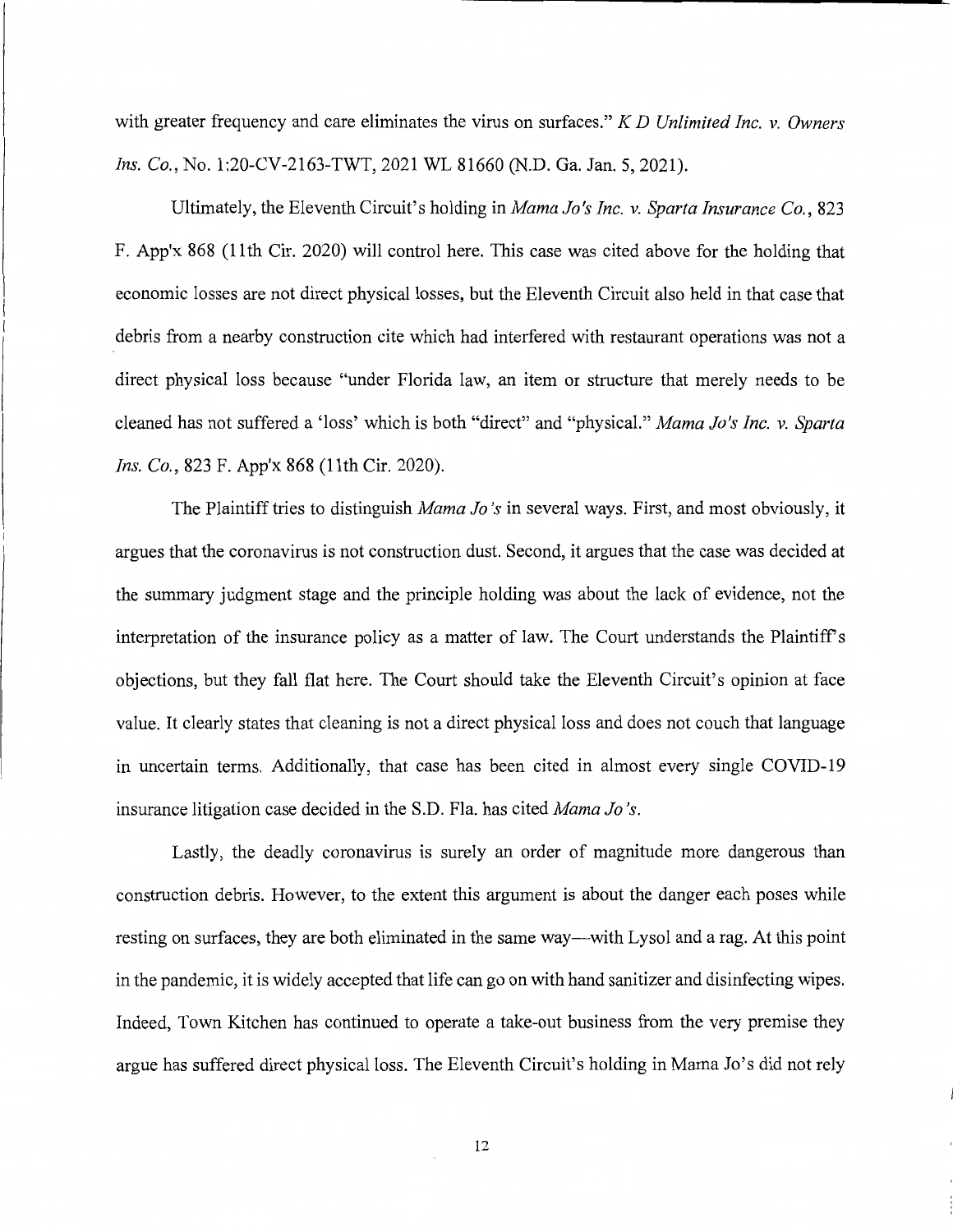on the danger or harmlessness of the debris at issue, it relied on what needs to be done to "repair" the problem. Because the "repairs" here consist of the routine disinfecting with which we are all familiar and cleaning costs are not tangible, physical losses but rather economic losses, the Court rejects the Plaintiffs "physical contamination" theory-and ultimately **dismiss** its complaint for failure to state a claim for breach of contract and a declaratory judgment.

## **C. Civil Authority Coverage**

The Civil Authority coverage provision requires a "Covered Cause of Loss" that causes damage to property other than the property at the described premises. Put simply, for the reasons discussed above, the **Plaintiff does not allege such a covered cause of loss,** either at their premises or any other property. *See* also *El Novillo Rest. v. Certain Underwriters at Lloyd's, London, No.* 1:20-CV-21525-UU, 2020 WL 7251362 (S.D. Fla. Dec. 7, 2020) (finding the same); *Raymond H Nahmad DDS PA v. Hartford Cas. Ins. Co.,* No. 20-CV-22833, 2020 WL 6392841 (S.D. Fla. Nov. 2, 2020) (finding the same).

#### **D. The Pollutant Exclusion**

The Parties also brief the issue of whether, if the Plaintiff did make a prima facie case of coverage, the coronavirus would fall within the Policy's pollutant exclusion. The Court need not address this issue because no prima facie case was made.

#### **E. Conclusion**

I

The Court dismisses the Plaintiff's breach of contract claim and declaratory judgment claim because the complaint fails to allege that the Defendant improperly denied its insurance claim. Business closure due to the spread of COVID-19 nor the potential presence of the virus physically at the restaurant is "direct physical loss of or damage to" the premises. The harm from COVID-19 stems from having living, breathing human beings inside one's business—it is not